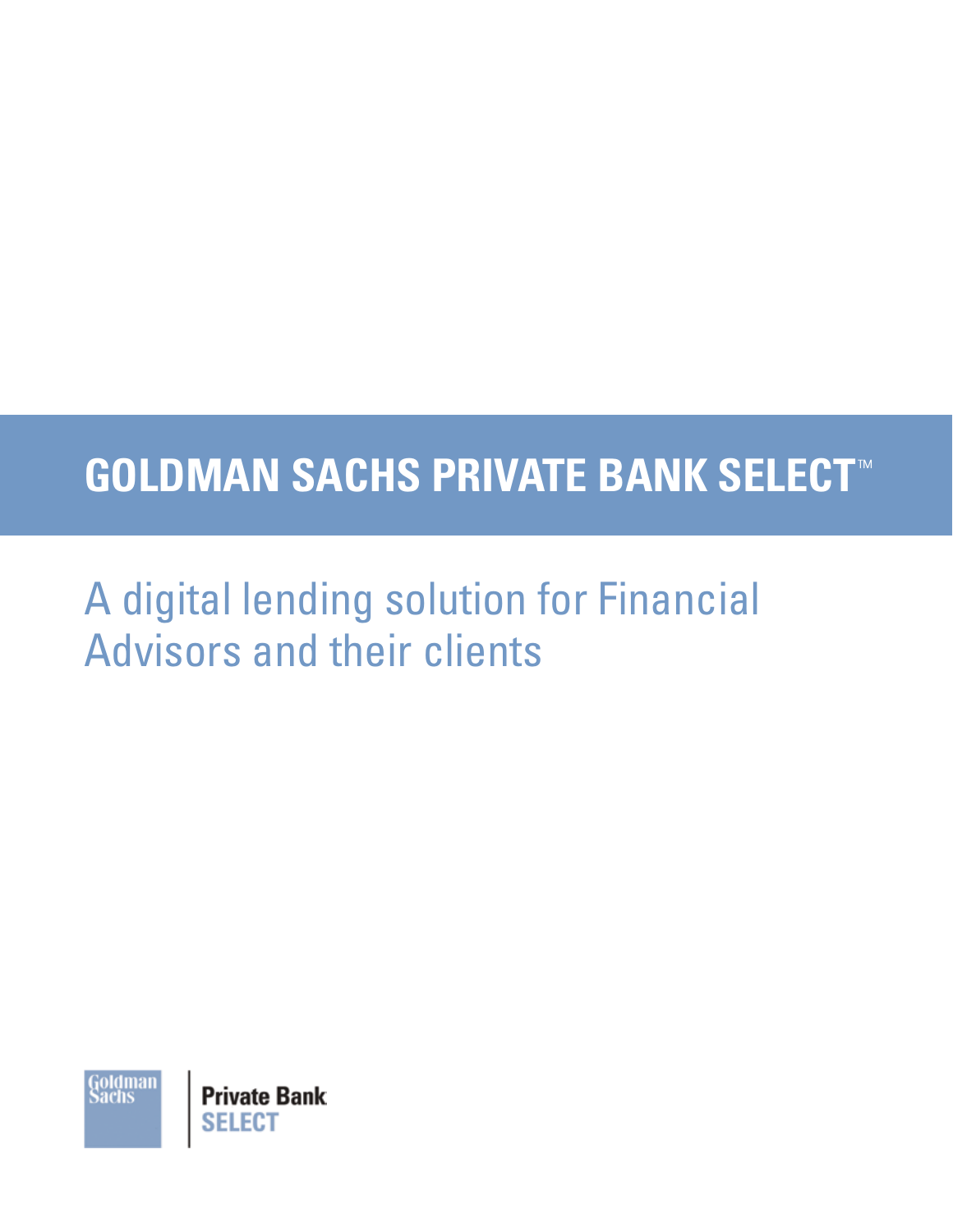### INTRODUCING **GOLDMAN SACHS PRIVATE BANK SELECT**

**Goldman Sachs Private Bank Select** ("GS Select") is a securities-based lending solution that uses diversified, non-retirement investment assets in a client's pledged account as collateral. Our digital platform allows you to quickly and seamlessly establish a revolving line of credit for your clients, providing easy access to liquidity. And our hightouch servicing ensures easy management of your clients' loans.

#### **LOAN FEATURES**

**SIZE:** From \$75,000 to \$25 million, with initial minimum draw requirements of \$75,000 and subsequent draws starting at \$2,500

**USE:** Any purpose other than purchasing or carrying margin stock

**FACILITY TYPE:** Revolving line of credit; clients can borrow, repay, and re-borrow multiple times

**COLLATERAL:** Non-retirement investment assets, including stocks, bonds, mutual funds, and exchange-traded funds

**INTEREST RATE:** 1-month LIBOR plus a spread determined by loan amount, reset monthly

**REPAYMENT:** Interest only, payable monthly; principal can be repaid at any time without penalty

**TERM:** There is no maturity date; repayment can be demanded at any time

**FEES:** No application, origination, or annual fees

**DOCUMENTS:** No personal financial statements, tax returns, or paper applications

#### POTENTIAL USES OF **GS SELECT**

| <b>PERSONAL</b>           | <b>BUSINESS</b>                  |
|---------------------------|----------------------------------|
| > Real estate             | > Liquidity                      |
| $\sum$ Tax<br>obligations | > Acquisitions<br>> Startup/seed |
| $\sum$ Tuition            | funding                          |

#### WHY **GS SELECT**?

#### **BENEFITS OF PROGRAM**

 $\triangleright$  Retain assets under management

> Attract new business

 $\triangleright$  Provide comprehensive wealth management

#### **BENEFITS OF PLATFORM**

- State-of-the-art technology provides quick loan processing
- $\blacktriangleright$  Intuitive desktop interface provides full transparency into application and loan status
- > Loan origination and servicing support provided by phone and in person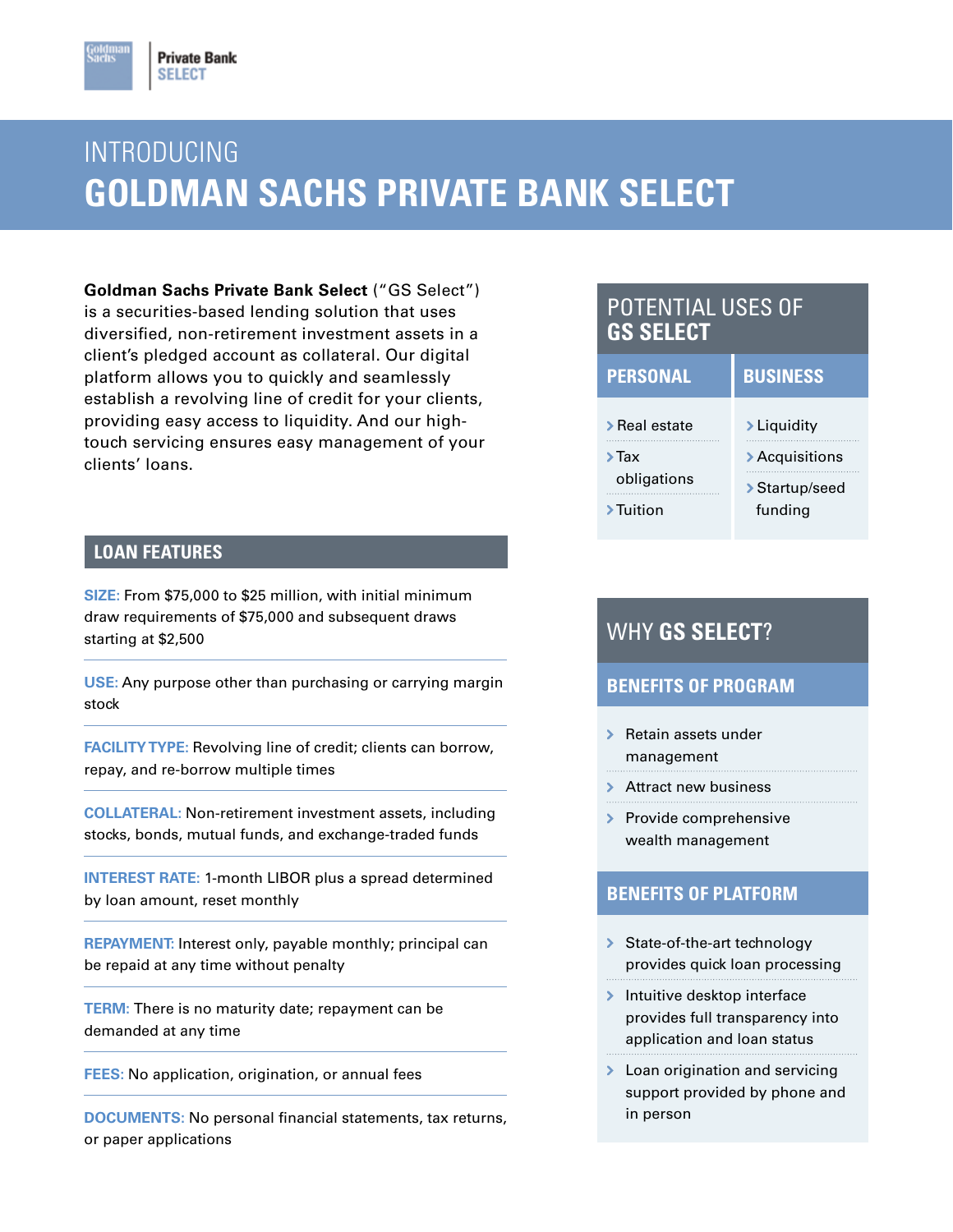### **HOW IT WORKS**

GS Select's digital platform allows you to seamlessly establish a revolving line of credit for your clients, providing easy access to liquidity, often within 24 hours.



Credit qualification and collateral are subject to approval. Additional terms and conditions would apply. Loans are offered by the Salt Lake City branch of Goldman Sachs Bank USA ("GS Bank"), a New York state–chartered bank and a wholly owned subsidiary of The Goldman Sachs Group, Inc. GS Bank is a member of the Federal Reserve System and Member FDIC. Equal Housing Lender. Goldman Sachs Private Bank Select is a business of GS Bank. © Copyright 2017 Goldman Sachs, All Rights Reserved.